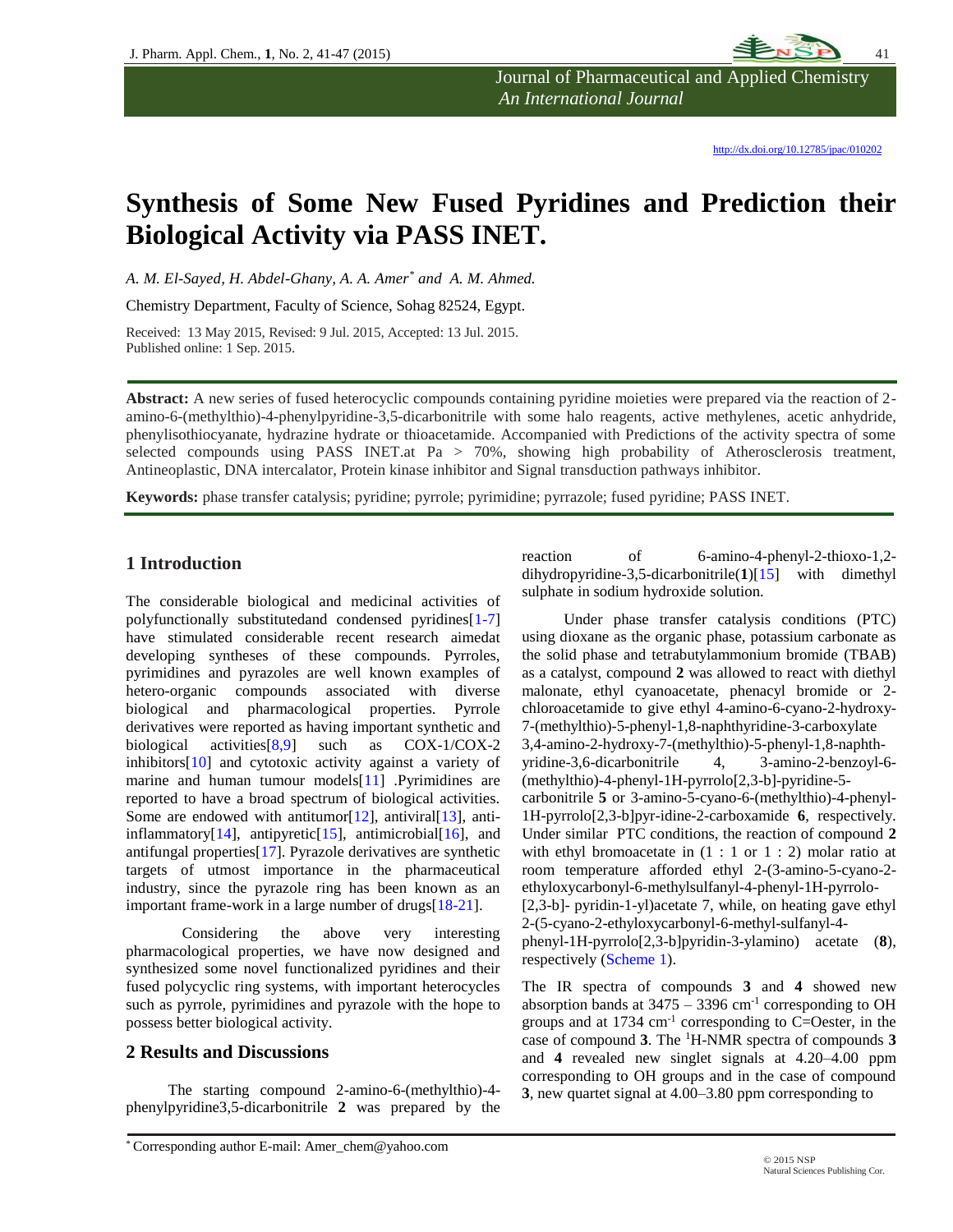

CH2ester group and a triplet signal at 1.20–1.00 ppm corresponding to CH<sub>3</sub>ester.

The IR spectra of compounds **5** and **6**showed new absorption bands at  $3454 - 3213$  cm<sup>-1</sup> corresponding to NH,  $NH<sub>2</sub>$  groups and at 1691–1680 cm<sup>-1</sup> corresponding to C=O groups. The <sup>1</sup>H-NMR spectra of compounds **5** and **6** revealed multiplet signals at 7.50–6.70 corresponding to (10 aromatic protons +  $NH<sub>2</sub>$  + NH) groups, , and new singlet signal at  $6.20$  ppm corresponding to CONH<sub>2</sub> group, in the case of compound **5**.

The IR spectra of compounds **7** and **8**showed new absorption bands at  $1756 - 1750$  cm<sup>-1</sup> corresponding to C=Oester groups. The mass spectrum of **7** showed the following fragmentation pattern m/e (rel. intensity %): 438 (M<sup>+</sup>, 58.51), 352 (M<sup>+</sup>+2 -CH<sub>3</sub>COOEt, 51.07) and 279 (M<sup>+</sup> –EtOOCCH2COOEt, 100).While, the mass spectrum of **8** showed the following fragmentation pattern m/e (rel. intensity %): 438 ( $M^+$ , 100), 365 ( $M^+$ +1 –HCOOEt, 53.21) and 319 (M<sup>+</sup>–MeSCOOEt, 34.36).

Under similar reaction (PTC) conditions compound **2** was allowed to undergo cycloalkylation by heating with some halo reagents namely; 1,3-dibromopropane, 1,4 dibromobutane, 2,3-dichloro-1,4-naphthoquinone or 2,3,5,6-tetrachloro-1,4-benzoquinone to give 6- (methylthio)-8-phenyl-3,4-dihydro-2H-pyrido[1,2-a]pyrimidine-7,9-dicarbonitrile **9**, 7-(methylthio)-9-phenyl-2,3,4,5-tetrahydro-pyrido[1,2-a][1,3]diazepine-8,10 dicarbonitrile **10**, 4-methylsulfanyl-6,11-dioxo-2-phenyl-6,11-dihydronaphtho[2',3':4,5]imidazo[1,2-a]pyridine-1,3 dicarbonitrile **11** or 7,8-dihydroxy-1-(methylthio)-6,9 dioxo-3-phenyl-6,9-dihydropyrido[1,2-a]benzimid-azole-2,4-dicarbonitrile **12**, respectively(Scheme 2). The IR spectra of compounds **9-12** showed the absence of absorption bands corresponding to NH<sup>2</sup> group while exhibit absorption bands at 2970–2947 cm-1which revealed the presence of protons attached to  $SP<sup>3</sup>$  carbons, in the case of compounds  $9$ ,  $10$  and at  $1673-1624$  cm<sup>-1</sup> corresponding to C=O, in the case of compounds **11**, **12**. Also, the IR spectrum of compound **12** exhibit new absorption bands at 3736, 3444  $\text{cm}^{-1}$  corresponding to OH groups. The  $^{1}$ H-NMR spectra of compounds **9**-**12** showed the absence of the signals corresponding to  $NH<sub>2</sub>$  group while revealed alicyclic protons signals at 4.40–1.60 ppm, in the case of compounds **9**, **10** and aromatic protons signals at 7.80–7.00 ppm, in the case of compound **11**. The <sup>1</sup>H-NMR spectrum of compound **12** showed new singlet signal at 3.80 ppm corresponding to 2 OH groups.



Cycloacetylation of compound **2** using acetic anhydride afforded 6-cyano-2-methyl-7-(methylthio)-5-phenylpyrido- [2,3-d]pyrimidin-4-yl acetate **13**.Treatment of compound 2 with 2,5-dimethoxytetrahydrofuran yielded 2-(methylthio)- 4-phenyl-6-(1H-pyrrol-1-yl)pyridine-3,5-dicarbonitrile **14**. Under PTC reaction conditions compound **2** was allowed to react with phenylisothiocyanate to give 4-imino-7- (methylthio)-3,5-diphenyl-2-thioxo-1,2,3,4-tetrahydropyrido[2,3-d]pyramid-ine-6-carbonitrile **15**. Diazotization of compound 2with sodium nitrite and HCl/AcOH mixture gave 4-chloro-7-(methylthio)-5-phenylpyrido[2,3-d][1,2,3] triazine-6-carbonitrile **16**. Oxidation of compound **2** with potassium permanganate in acetic acid afforded 2-amino-6- (methylsulfonyl)-4-phenylpyridine-3,5-dicarbonitrile **17**. The sulfur-free compound 3,6-diamino-4-phenyl-1Hpyrazolo[3,4-b]pyridine-5-carbonitrile **18** was obtained by heating compound **2** with excess hydrazine hydrate. Also compound **2** was treated with thioacetamide in trifluoroacetic acid to give 2-methyl-7-methylsulfanyl-5-phenyl-4- (1-thioxoethylimino)-3,4-dihydropyrido-[2,3-d]pyrimidin-6-yl cyanide **19**. The reaction mechanism for the formation of product 19 was suggested as shown in scheme 3.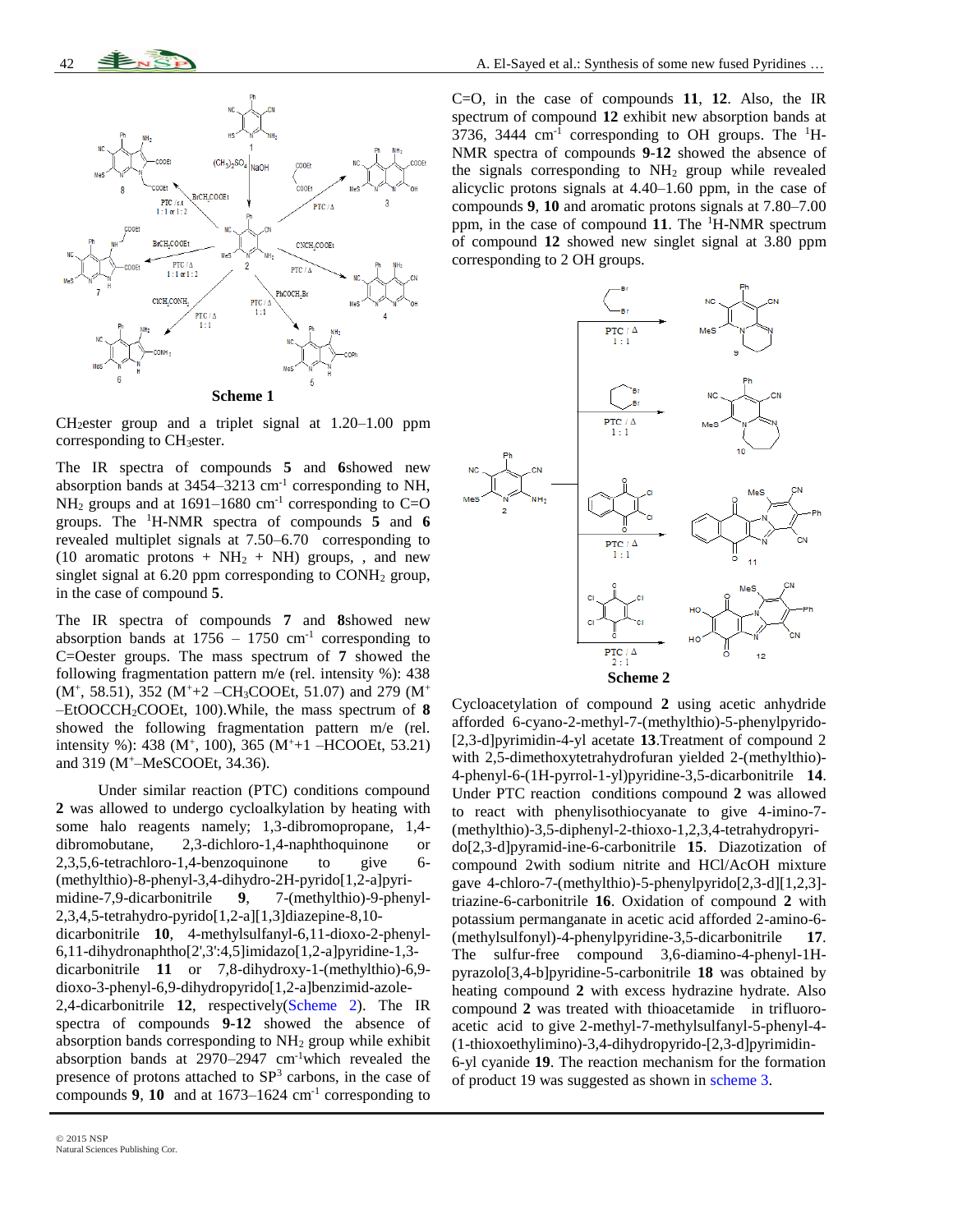

The IR and <sup>1</sup>H-NMR spectra of compounds**13**-**16** showed the absence of absorption bands corresponding to NH<sup>2</sup> group. <sup>1</sup>H-NMR spectrum of compound **13** revealed new singlet signals at 2.80 ppm and at 2.30 ppm corresponding to 2CH<sup>3</sup> groups. The IR spectrum of compound **17** showed new absorption bands at 1325, 1148 cm-1 corresponding to O=S=O group. The IR spectrum of compound **18** showed the absence of absorption bands corresponding to protons attached to  $SP<sup>3</sup>$  carbons while exhibit new absorption bands at 3449, 3208, 3160  $cm^{-1}$  corresponding to NH<sub>2</sub>, NH groups. The <sup>1</sup>H-NMR spectrum of compound **18** showed the absence of the signal corresponding to  $SCH<sub>3</sub>$  group while revealed new singlet signals at 11.80 ppm and at 4.30 ppm corresponding to  $NH$  and  $NH<sub>2</sub>$  groups, respectively. Moreover, the mass spectrum of compound **18** gave *m/z*  $250$  [M<sup>+</sup>] (I<sub>rel</sub>100%) which corresponds to the molecular weight of the molecular formula  $C_{13}H_{10}N_6$  of the assigned structure.

2-Amino-6-hydrazino-4-phenylpyridine-3,5-dicarbonitrile **20** was yielded by treating compound **17** with hydrazine hydrate at room temperature, which in turn underwent intermolecular cyclization into compound **18**. Also compound **18** was synthesized directly in one step by heating compound **17** with hydrazine hydrate in ethanol (Scheme 4).

In ethanol and TEA as a catalyst, compound **17** was heated with phenyl hydrazine, urea, thiourea or guanidine hydrochloride giving 6-amino-3-imino-2,4-diphenyl-2,3 dihydro-1H-pyrazolo[3,4-b]pyridi-ne-5-carbonitrile **21**, 1- (6-amino-3,5-dicyano-4-phenyl-pyridin-2-yl)urea **22**, 1-(6 amino-3,5-dicyano-4-phenylpyridin-2-yl)thiourea **23** or 1- (6-amino-3,5-dicyano-4-phenylpyridin-2-yl)guanidine **24**, respectively (Scheme 4).

The IR spectrum of compound **20** showed the absence of absorption bands corresponding to  $SO<sub>2</sub>$  group while exhibit new absorption bands at 3470-3230 cm<sup>-1</sup> corresponding to  $NH_2$ , NH groups. The <sup>1</sup>H-NMR spectrum of compound **20** showed the absence of the signal corresponding to CH<sup>3</sup> group. The IR spectra of compounds **21**-**24** showed the absence of absorption bands corresponding to  $SO<sub>2</sub>$  group while exhibit new absorption bands at  $3466 - 3180$  cm<sup>-1</sup> corresponding to NH<sub>2</sub>, NH groups. The <sup>1</sup>H-NMR spectra of compounds **21**-**24** showed the absence of the signal corresponding to  $CH<sub>3</sub>$  group.



#### **3 Biological activity predicted by PASS**

The biological activity spectra of new compounds **2**-**24** were obtained by PASS software. The predictions were carried out based on analysis of training set containing about 46,000 drugs and biologically active compounds. This set consider as reference compounds for known chemical compounds as well as different biological activities. It estimates the probability of the molecule to be active (Pa) and inactive (Pi) for each type of activity from the biological activity spectrum. Interpretation of prediction results is based on consideration of Pa values [22,24].

1. Pa  $> 0.7$ : the chance of finding activity experimentally is high; in many cases the compound may be a close analogue of known pharmaceutical agents.

2.  $0.5 < Pa < 0.7$ : the chance of finding activity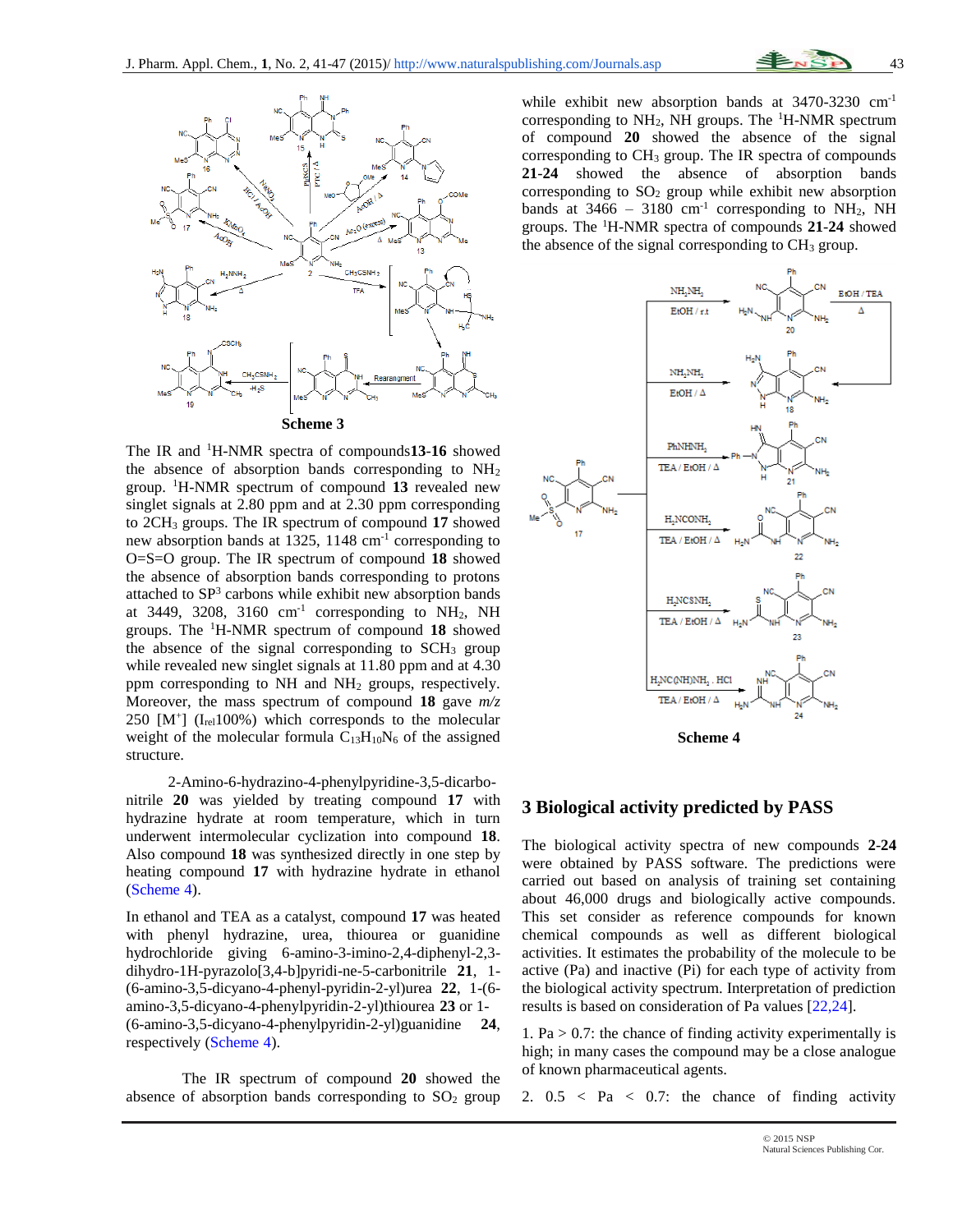experimentally is less; the compound is not so similar to known pharmaceutical agents.

3. Pa  $< 0.5$ : the chance of finding activity experimentally is even less; the compound has only a low similarityto the compounds from the training set.

Percent activity (Pa) and inactivity (Pi) of new compounds, which have Pa more than 0.700, represented in table 1.

According to these data the most frequently predicted types of biological activities are Atherosclerosis treatment, Antineoplastic and DNA intercalator. we got a very important targets for compound **17** that can be confirmed with experiments especially the target of Antiarthritic which has high probability at  $(Pa=0.940)$  and Atherosclerosis treatment at (Pa= 0.918). Whereas, compound 18 is expected to exhibit good Protein kinase inhibitor (Pa=0,944) and Signal transduction pathways inhibitor (Pa=0,943).

|  | Table 1: Biological activity predicted by PASS |  |  |  |  |
|--|------------------------------------------------|--|--|--|--|
|--|------------------------------------------------|--|--|--|--|

| Compound<br>No. | <b>Activities</b>              | Pa    | Pi    |
|-----------------|--------------------------------|-------|-------|
|                 | Adenosine A2b receptor agonist | 0,896 | 0.000 |
|                 | Atherosclerosis treatment      | 0,896 | 0,003 |
|                 | Adenosine A1 receptor agonist  | 0.713 | 0,002 |
| $\mathbf{2}$    | Antidiabetic                   | 0,706 | 0,006 |
|                 | Antihypertensive               | 0,705 | 0,005 |
| 4               | Heart failure treatment        | 0,714 | 0,004 |
| 8               | Atherosclerosis treatment      | 0,765 | 0,004 |
|                 | Heart failure treatment        | 0,733 | 0,004 |
| 11              | <b>DNA</b> intercalator        | 0,730 | 0,003 |
| 12              | DNA intercalator               | 0,712 | 0,003 |
|                 | Heart failure treatment        | 0,784 | 0,004 |
| 13              | Atherosclerosis treatment      | 0,743 | 0,004 |
|                 | Antihypertensive               | 0,710 | 0,005 |
| 14              | Atherosclerosis treatment      | 0,828 | 0.004 |
|                 | Centromere associated protein  | 0.817 | 0,004 |
|                 | inhibitor                      | 0,803 | 0,004 |
|                 | Heart failure treatment        |       |       |
|                 | Antiarthritic                  | 0,940 | 0,004 |
| 17              | Atherosclerosis treatment      | 0,800 | 0,004 |
|                 | Adenosine A2b receptor agonist | 0,705 | 0,000 |
|                 | Protein kinase inhibitor       | 0.944 | 0.004 |
|                 | Signal transduction pathways   | 0,943 | 0,004 |
|                 | inhibitor                      | 0,722 | 0,005 |
| 18              | Tyrosine kinase inhibitor      | 0,723 | 0,007 |
|                 | Histidine kinase inhibitor     | 0,704 | 0,025 |
|                 | Antineoplastic                 |       |       |
|                 | Beta-Lysine 5,6-aminomutase    | 0,867 | 0.000 |
|                 | inhibitor                      | 0,845 | 0,001 |
| 20              | CDK9/cyclin T1 inhibitor       | 0,798 | 0,012 |
|                 | Glucose oxidase inhibitor      | 0,718 | 0,003 |
|                 | Antineoplastic (brain cancer)  |       |       |
| 22              | Alopecia treatment             | 0,702 | 0,006 |
| 23              | Antineoplastic (melanoma)      | 0.733 | 0,004 |
|                 | CDP-glycerol                   |       |       |
| 24              | glycerophosphotransferase      | 0,868 | 0,016 |
|                 | inhibitor                      | 0,737 | 0,005 |
|                 | Alopecia treatment             |       |       |

## **4 Conclusion**

This study illustrates that 2-amino-6-(methylthio)-4 phenylpyridine3,5-dicarbonitrile(**2**) is a convenient starting material for the synthesis of new series of fused pyridine derivatives. Due to the availability of the starting materials, the simplicity of the procedures, and the comparatively reasonable yields of the products, this synthetic approach might be valuable for the synthesis of such ring systems. Accompanied with predictions of the activity spectra of some selected compounds using PASS INET.at Pa > 70%, showing high probability of Atherosclerosis treatment, Antineoplastic, DNA intercalator, Protein kinase inhibitor and Signal transduction pathways inhibitor.

# **5 Experimental**

All melting points are uncorrected and were recorded on Melt-Temp II melting point apparatus. IR spectra were measured as KBr pellets on a Shimadzu DR-8001 spectrometer. <sup>1</sup>H-NMR spectra were recorded in deuterated chloroform or dimethyl sulfoxide at 60 MHz on a Varian EM 360L and also at 200 MHz on a Varian Gemini NMR spectrometer using tetramethylsilane as an internal reference. Mass spectra were performed on a Shimadzu GCMS-QP 1000 mass spectrometer at 70 ev. The elemental analyses were carried out on a Perkin-Elmer 240C. All compounds were checked for their purity on TLC plates.

#### **2-amino-6-(methylthio)-4-phenylpyridine-3,5 dicarbonitrile** (**2**):

To a solution of compound **1** (0.005 mol, 1.26 g) in sodium hydroxide (0.5 g in 20 ml  $H_2O$ ), dimethyl sulphate (0.005 mol, 0.47 ml) was added drop wise with stirring. The stirring was continued for 2 h. The solid product was filtered off, crystallized from dioxaneand dried in the air ,1.14 g(86%), mp305°C; IR: 3323, 3217 (NH<sub>2</sub>); 3069 (CH<sub>arom</sub>.); 2986 (SP3 C-H.); 2219 (2CN). cm<sup>-1</sup>; <sup>1</sup>H-NMR: 7.60(s, 2H, NH2); 7.30 – 7.00 (m, 5H, arom.); 2.50 (s, 3H, CH3).; Anal. Calcd. for C14H10N4S:C, 63.14 , H, 3.78; N, 21.04; S, 12.04. Found: C, 63.10; H, 3.64; N, 21.13; S, 11.92.

## **Synthesis of compounds 3-12: General procedure:**

An equimolar mixture of compound **2** (0.001 mol, 0.266 g) and the appropriate halo compound, diethyl malonate, ethyl cyanoacetate, phenacyl bromide or 2 chloroacetamide in dioxane (20 ml) was treated with anhydrous potassium carbonate (3 g) and a catalytic amount of tetrabutylammonium bromide. The reaction mixture was stirred for a period of time, filtered off and the solvent was evaporated in vacuo. The resulting solid was crystallized from ethanol.

**Ethyl 4-amino-6-cyano-2-hydroxy-7-(methylthio)-5 phenyl-1,8-naphthyridine-3-carboxylate (3):**

Yield: 40%, mp271°C; IR: 3475 (OH); 3324, 3215 (NH<sub>2</sub>);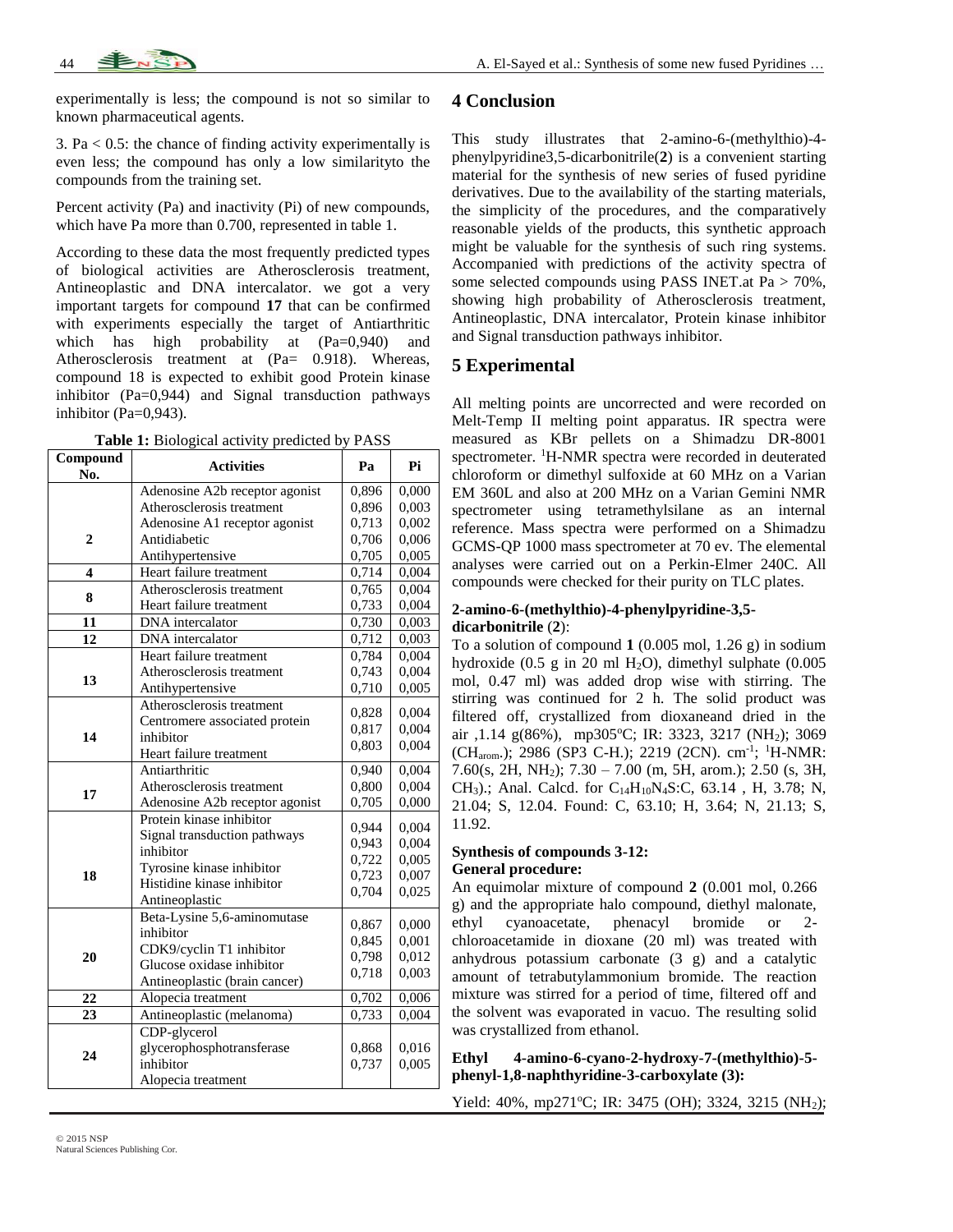3056 (CHarom.); 2954 (SP<sup>3</sup> C-H.); 2211 (CN); 1734  $(C=O)$ .cm<sup>-1</sup>; <sup>1</sup>H nmr: 7.7 – 7.0 (m, 5H, arom.); 6.4 (s, 2H, NH<sub>2</sub>); 4.2 (s, 1H, OH); 4.0 – 3.8 (q, 2H, CH<sub>2</sub> ester); 2.5 (s, 3H, CH3S); 1.2–1.0 (t, 3H, CH<sup>3</sup> ester).; Anal. Calcd. for  $C_{19}H_{16}N_4O_3S$ : C, 59.99; H, 4.24; N, 14.73; S, 8.43. Found: C, 60.06; H, 4.35; N, 14.65; S, 8.32.

## **4-amino-2-hydroxy-7-(methylthio)-5-phenyl-1,8 naphthyridine-3,6-dicarbonitrile (4):**

Yield: 64%, mp265°C; IR: 3396 (OH); 3324, 3215 (NH<sub>2</sub>); 3050 (CH<sub>arom.</sub>); 2959 (SP<sup>3</sup> C-H); 2198 (2CN).cm<sup>-1</sup>; <sup>1</sup>H-NMR : 7.50–7.00 (m, 5H, arom.); 6.30 (s, 2H, NH2); 4.00 (s, 1H, OH); 2.50 (s, 3H, CH3).; Anal. Calcd. for C<sub>1</sub>7H<sub>11</sub>N<sub>5</sub>OS: C, 61.25; H, 3.33; N, 21.01; S, 9.62. Found: C, 61.38; H, 3.21; N, 21.10; S, 9.55.

## **3-amino-2-benzoyl-6-(methylthio)-4-phenyl-1Hpyrrolo[2,3-b]pyridine-5-carbonitrile (5):**

Yield: 70%, mp132°C; IR: 3418, 3360, 3240 (NH<sub>2</sub>, NH); 3060 (CHarom.); 2926 (SP<sup>3</sup> C-H.); 2214 (CN); 1680 (C=O). cm<sup>-1</sup>; <sup>1</sup>H-NMR: 7.50–6.70(m, 13H, arom. + NH<sub>2</sub> + NH); 2.40 (s, 3H, CH<sub>3</sub>).; Anal. Calcd. for C<sub>22</sub>H<sub>16</sub>N<sub>4</sub>OS: C, 68.73; H, 4.19; N, 14.57; S, 8.34. Found: C, 68.66; H, 4.11; N, 14.66; S, 8.23.

## **3-amino-5-cyano-6-(methylthio)-4-phenyl-1Hpyrrolo[2,3-b]-pyridine-2-carboxamide (6):**

Yield: 60%, mp230°C; IR: 3454, 3323, 3213 (2NH<sub>2</sub>, NH); 3060 (CHarom.); 2931 (SP<sup>3</sup> C-H); 2209 (CN); 1691  $(C=O)$ .cm<sup>-1</sup>; <sup>1</sup>H-NMR: 9.90 (s, 1H, NH); 7.50 – 7.10 (m, 7H, arom. + NH2); 6.20 (s, 2H, CONH2); 2.50 (s, 3H, CH<sup>3</sup>).; Anal. Calcd. for C<sub>16</sub>H<sub>13</sub>N<sub>5</sub>OS: C, 59.43; H, 4.05; N, 21.66; S, 9.92. Found: C, 59.34; H, 3.97; N, 21.62; S, 9.82.

#### **ethyl 2-(3-amino-5-cyano-2-ethyloxycarbonyl-6 methylsulfanyl-4-phenyl-1H-pyrrolo[2,3-b]pyridin-1 yl)acetate (7):**

Yield:  $62\%$ , mp146°C; IR: 3464, 3338 (NH<sub>2</sub>); 3047 (CHarom.); 2989, 2933 (SP<sup>3</sup> C-H.); 2213 (CN); 1750  $(C=Oester).cm-1$ ; <sup>1</sup>H-NMR: 7.40 – 6.90 (m, 5H, arom.); 4.90 (s, 2H, N–CH2); 4.50 (s, 2H, NH2); 4.10 – 3.70 (q, 4H, 2CH<sup>2</sup> ester); 2.40 (s, 3H, SCH3); 1.40 – 1.00 (t, 6H, 2CH<sup>3</sup> ester).; Anal. Calcd. for C<sub>22</sub>H<sub>22</sub>N<sub>4</sub>O<sub>4</sub>S: C, 60.26; H, 5.06; N, 12.78; S, 7.31. Found: C, 60.18; H, 5.11; N, 12.86; S, 7.39.

#### **Ethyl 2-(5-cyano-2-ethyloxycarbonyl-6-methylsulfanyl-4-phenyl-1H-pyrrolo[2,3-b]pyridin-3 ylamino)- acetate (8):**

Yield: 85%, mp170 °C; IR: 3463, 3329 (2NH); 3050 (CHarom.); 2988, 2933 (SP<sup>3</sup> C-H); 2216 (CN); 1756  $(C=O_{\text{ester}})$ .cm-1; <sup>1</sup>H-NMR: 7.50–7.20 (m, 6H, arom. + NH); 5.10 (s, 2H, N–CH<sub>2</sub>); 4.60 (s, 1H, NH);  $4.30 - 3.90$  (g, 4H, 2CH<sup>2</sup> ester); 2.50 (s, 3H, SCH3); 1.50 – 1.10 (t, 6H, 2CH<sup>3</sup> ester).; Anal. Calcd. for C<sub>22</sub>H<sub>22</sub>N<sub>4</sub>O<sub>4</sub>S: C, 60.26; H, 5.06; N, 12.78; S, 7.31. Found: C, 60.21; H, 5.01; N, 12.71; S, 7.25.

## **6-(methylthio)-8-phenyl-3,4-dihydro-2H-pyrido-[1,2-**

#### **a]pyrimidine-7,9-dicarbonitrile (9):**

Yield: 76%, mp217°C; IR: 3050 (CH-arom.); 2947 (SP<sup>3</sup> C-H); 2211 (2CN).cm<sup>-1</sup>; <sup>1</sup>H-NMR: 7.40-7.00 (m, 5H, arom.); 4.40– 4.00 (t, 4H, 2CH<sub>2</sub>–N); 2.50 (s, 3H, CH<sub>3</sub>); 2.50 – 2.20 (m, 2H, CH<sub>2</sub>).; Anal. Calcd. for  $C_{17}H_{14}N_4S$ : C, 66.64; H, 4.61; N, 18.29; S, 10.47. Found: C, 66.51; H, 4.49; N, 18.21; S, 10.55.

### **7-(methylthio)-9-phenyl-2,3,4,5-tetrahydropyrido-[1,2 a][1,3]-diazepine-8,10-dicarbonitrile (10):**

Yield: 96%, mp182 °C; IR: 3056 (CHarom.); 2970 (SP<sup>3</sup> C-H.); 2205 (2CN).cm<sup>-1</sup>; <sup>1</sup>H-NMR: 7.50-7.00 (m, 5H, arom.);  $3.90 - 3.40$  (t, 4H, 2CH<sub>2</sub>-N); 2.50 (s, 3H, CH<sub>3</sub>); 2.20–1.60 (m, 4H, 2CH<sub>2</sub>).; Anal. Calcd. for  $C_{18}H_{16}N_4S$ : C, 67.47; H, 5.03; N, 17.49; S, 10.01. Found: C, 67.39; H, 5.12; N, 17.33; S, 10.08.

#### **4-methylsulfanyl-6,11-dioxo-2-phenyl-6,11-dihydronaphtho-[2',3':4,5]imidazo[1,2-a]pyridine-1,3 dicarbonitrile (11):**

Yield: 77%, mp310°C; IR: 3059 (CHarom.); 2928 (SP<sup>3</sup> C-H.); 2204 (2CN); 1673 (2C=O).cm-1; <sup>1</sup>H-NMR: 7.80 -7.20 (m, 9H, arom.); 2.40 (s, 3H, CH3).; Anal. Calcd .for C24H12N4O2S: C, 68.56; H, 2.88; N, 13.33; S, 7.63. Found: C, 68.45; H, 2.95; N, 13.24; S, 7.52.

## **7,8-dihydroxy-1-(methylthio)-6,9-dioxo-3-phenyl-6,9 dihydropyrido[1,2-a]benzimidazole-2,4-dicarbonitrile (12):**

Yield: 73 %, mp280°C; IR: 3736, 3444 (2OH); 3062 (CHarom.); 2932 (SP<sup>3</sup> C-H); 2212 (2CN); 1644 (2C=O).cm-1 ; <sup>1</sup>H-NMR: 7.50–7.00 (m, 5H, arom.); 3.80 (s, 2H, 2OH); 2.50 (s, 3H, CH3).; Anal. Calcd. for C20H10N4O4S: C, 59.70; H, 2.50; N, 13.92; S, 7.97. Found: C, 59.62; H, 2.63; N, 14.01; S, 7.83.

#### **6-cyano-2-methyl-7-(methylthio)-5-phenylpyrido-[2,3 d]pyrimidin-4-yl acetate (13):**

A solution of compound**2** (0.001 mol, 0.266 g) in acetic anhydride (15 ml) was heated under reflux for 4 h and then allowed to cool to room temperature. The reaction mixture was poured onto ice cold water. The obtained solid product was filtered, washed with water and crystallized from ethanol, 0.29  $g(83\%)$ , mp175°C; IR: 3016 (CHarom.); 2934 (SP<sup>3</sup> C-H.); 2223 (CN); 1733 (C=O<sub>ester</sub>). cm<sup>-1</sup>; <sup>1</sup>H-NMR: 7.40–7.10(m, 5H, arom.); 2.80 (s, 3H, CH3–C=N); 2.50 (s, 3H, CH3CO); 2.30 (s, 3H, CH<sub>3</sub>S).; Anal. Calcd. for C<sub>18</sub>H<sub>14</sub>N<sub>4</sub>O<sub>2</sub>S:C, 61.70, H, 4.03; N, 15.99; S, 9.15. Found: C, 61.60; H, 4.00; N, 16.07; S, 9.09.

## **2-(methylthio)-4-phenyl-6-(1H-pyrrol-1-yl)pyridine-3,5-dicarbonitrile (14):**

An equimolar ratio of compound  $2(0.001 \text{ mol}, 0.266 \text{ g})$ and 2,5-dimethoxytetrahydrofuran (0.001 mol, 0.13 ml) in glacial acetic acid (10 ml), was heated under reflux for 4 h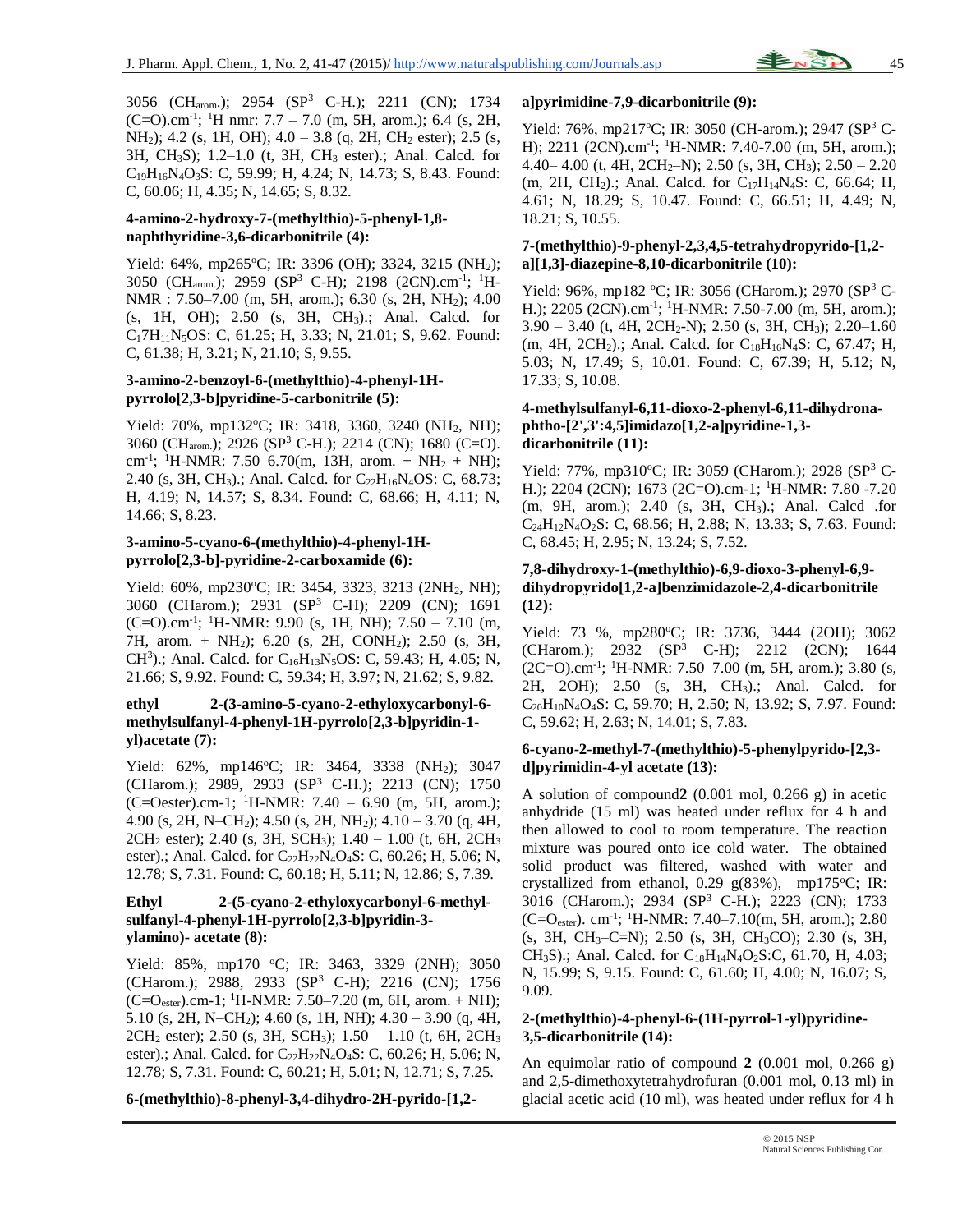

and left to cool. The precipitated crystals was collected by filtration and crystallized from ethanol, 0.20 g(64%), mp198<sup>o</sup>C; IR: 3070 (CHarom.); 2930 (SP<sup>3</sup> C-H); 2223 (2CN). cm-1 ; <sup>1</sup>H-NMR: 7.60–7.40 (d, 2H, =CH-N); 7.30 – 7.10 (m, 5H, arom.); 6.30–6.10 (t, 2H, 2 =CH-C); 2.60 (s, 3H, CH3).; Anal. Calcd. for C18H12N4S:C, 68.33, H, 3.82; N, 17.71; S, 10.13. Found: C, 68.21; H, 3.74; N, 17.61; S, 10.22.

## **4-imino-7-(methylthio)-3,5-diphenyl-2-thioxo-1,2,3,4 tetrahydropyrido[2,3-d]pyrimidine-6-carbonitrile (15):**

An equimolarmixture of compound **2** (0.001 mol, 0.266 g) and phenylisothiocyanate (0.001 mol, 0.12 ml) in dioxane(20 ml) was treated with anhydrous potassium carbonate (3 g) and a catalytic amount of tetrabutylammonium bromide. The reaction mixture was stirred for 4 h at 60-70 °C The precipitated crystals was collected by filtration and crystallized from ethanol, 0.18  $g(45 \%)$ , mp160°C; IR: 3439 (NH); 3330 (NH); 3062 (CHarom.); 2935(SP<sup>3</sup> C-H); 2213(CN); 1533 (C=S). cm<sup>-1</sup>;  ${}^{1}$ H-NMR: 7.30 – 6.90 (m, 10H, arom.); 6.20 (s, 1H, NH); 4.00 (s, 1H, NH); 2.50 (s, 3H, CH3).; Anal. Calcd. for C21H15N5S2:C, 62.82, H, 3.77; N, 17.44; S, 15.97. Found: C, 62.95; H, 3.86; N, 17.37; S, 16.00.

## **4-chloro-7-(methylthio)-5-phenylpyrido[2,3-d]-[1,2,3] triazine-6-carbonitrile (16):**

To a chilled solution of compound**2**(0.001 mol, 0.266 g) in a mixture of acetic acid (10 ml) and concentrated hydrochloric acid (7 ml), a sodium nitrite solution 10% (1 ml) was added with stirring during 5 min. The stirring was continued at  $5^{\circ}$ C for 3 h. The formed precipitate was collected by filtration and crystallized from ethanol, 0.24 g (78%), mp192°C; IR: 3054 (CHarom.); 2929(SP<sup>3</sup> C-H); 2211 (CN). cm-1 ; <sup>1</sup>H-NMR: 7.40–7.10 (m, 5H, arom.); 2.50  $(S, 3H, CH_3)$ .; Anal. Calcd. for C<sub>14</sub>H<sub>8</sub>ClN<sub>5</sub>S:C, 53.59, H, 2.57; N, 22.32; S, 10.22. Found: C, 53.51; H, 2.45; N, 22.43; S, 10.29.

## **2-amino-6-(methylsulfonyl)-4-phenylpyridine-3,5 dicarbonitrile (17):**

To a solution of compound **2**(0.001 mol, 0.266 g) in glacial acetic acid (30 ml), potassium permanganate solution  $(0.001 \text{ mol}, 0.158 \text{ g} \text{ in } 1 \text{ ml H}_2\text{O})$  was added during 5 min. The stirring was continued at r.t for 3 h. The reaction mixture was filtrated. The filtrate poured onto water and the resulting solid was crystallized from ethanol, 0.17 g (58%), mp240°C; IR: 3331, 3223 (NH<sub>2</sub>); 3014 (CHarom.); 2924 (SP<sup>3</sup> C-H); 2224 (2CN); 1325, 1148 (SO<sub>2</sub>). cm-1; <sup>1</sup>H-NMR: 7.90 (s, 2H, NH2); 7.40–7.10 (m, 5H, arom.); 3.20  $(s, 3H, CH<sub>3</sub>)$ .; Anal. Calcd. for C<sub>14</sub>H<sub>10</sub>N<sub>4</sub>O<sub>2</sub>S:C, 56.37, H, 3.38; N, 18.78; S, 10.75. Found: C, 56.50; H, 3.21; N, 18.66; S, 10.62.

## **3,6-diamino-4-phenyl-1H-pyrazolo[3,4-b]pyridine-5 carbonitrile (18):**

#### **Method A:**

A mixture of compound **2**(0.001 mol, 0.266 g) and hydrazine hydrate (5 ml) was heated under reflux for about 9 h until the odor of CH3SH ceased and then allowed to cool to room temperature. The mixture triturated with ethanol (10 ml). The solid product was filtered and crystallized from ethanol.

#### **Method B:**

A mixture of compound **17**(0.001 mol, 0.298 g) and hydrazine hydrate (0.1 ml) in ethanol (20 ml) was refluxed for 2 h. The product that formed by cooling was collected by filtration and crystallized from ethanol.

#### **Method C:**

To a solution of compound **20** (0.001 mol, 0.25 g) in ethanol (20 ml), TEA (2 drops) was added. The reaction mixture was refluxed for 2 h. The product that formed after cooling was collected by filtration and crystallized from ethanol.

Yield: 65%, mp282°C; IR: 3449, 3338, 3208, 3160 (2NH<sub>2</sub>, NH); 3055 (CHarom.); 2205 (CN).cm<sup>-1</sup>; <sup>1</sup>H-NMR: 11.80 (s, 1H, NH); 7.80–7.20 (m, 5H, arom.); 6.80 (s, 2H, NH2); 4.30 (s, 2H, NH<sub>2</sub>).; Anal. Calcd. for C<sub>13</sub>H<sub>10</sub>N<sub>6</sub>: C, 62.39; H, 4.03; N, 33.58. Found: C, 62.28; H, 3.92; N, 33.66.

## **2-methyl-7-methylsulfanyl-5-phenyl-4-(1-thioxoethylimino)-3,4-dihydropyrido[2,3-d]pyrimidin-6-yl cyanide (19):**

A mixture of compound **2** (0.001 mol, 0.266 g) and thioacetamide (0.001 mol, 0.075 g) in trifluoroacetic acid (5 ml) was refluxed for 24 h. The mixture was left to cool, was poured onto ice cold water. The obtained solid product was filtered, washed with water and crystallized from dioxane, 0.24 g (65%), mp289°C; IR: 3322 (NH); 3063 (CHarom.); 2930 (SP<sup>3</sup> C-H); 2216 (CN); 1540 (C=S). cm<sup>-1</sup>; <sup>1</sup>H-NMR: 7.40–7.10 (m, 6H, arom. + NH); 2.60 (s, 3H, CH<sub>3</sub>); 2.50 (s, 6H, 2CH<sub>3</sub>).; Anal. Calcd. for C<sub>18</sub>H<sub>15</sub>N<sub>5</sub>S<sub>2</sub>:C, 59.15, H, 4.14; N, 19.16; S, 17.55. Found: C, 59.22; H, 4.11; N, 19.09; S, 17.46.

## **2-amino-6-hydrazino-4-phenylpyridine-3,5-dicarbonitrile (20):**

A mixture of compound1**7** (0.001 mol, 0.298 g) and hydrazine hydrate (0.1 ml) in ethanol (20 ml) was stirred for 2 h at r.t. The product that formed was collected by filtration and crystallized from ethanol, 0.12 g (48%),mp225°C; IR: 3470, 3332, 3230 (2NH<sub>2</sub>, NH); 3050 (CHarom.); 2203 (2CN). cm<sup>-1</sup>; <sup>1</sup>H-NMR: 7.60 – 7.00 (m, 5H, arom.); 6.90 – 6.30 (br, 1H, NH); 4.00 – 3.20 (br, 4H, 2NH<sub>2</sub>).; Anal. Calcd. for C<sub>13</sub>H<sub>10</sub>N<sub>6</sub>:C, 62.39, H, 4.03; N, 33.58. Found: C, 62.48; H, 4.10; N, 33.27.

#### **Synthesis of compounds 21–24:**

#### **General procedure:**

To a mixture of compound **17**(0.001 mol, 0.298 g) and an equiomolar ratio of phenyl hydrazine, urea,